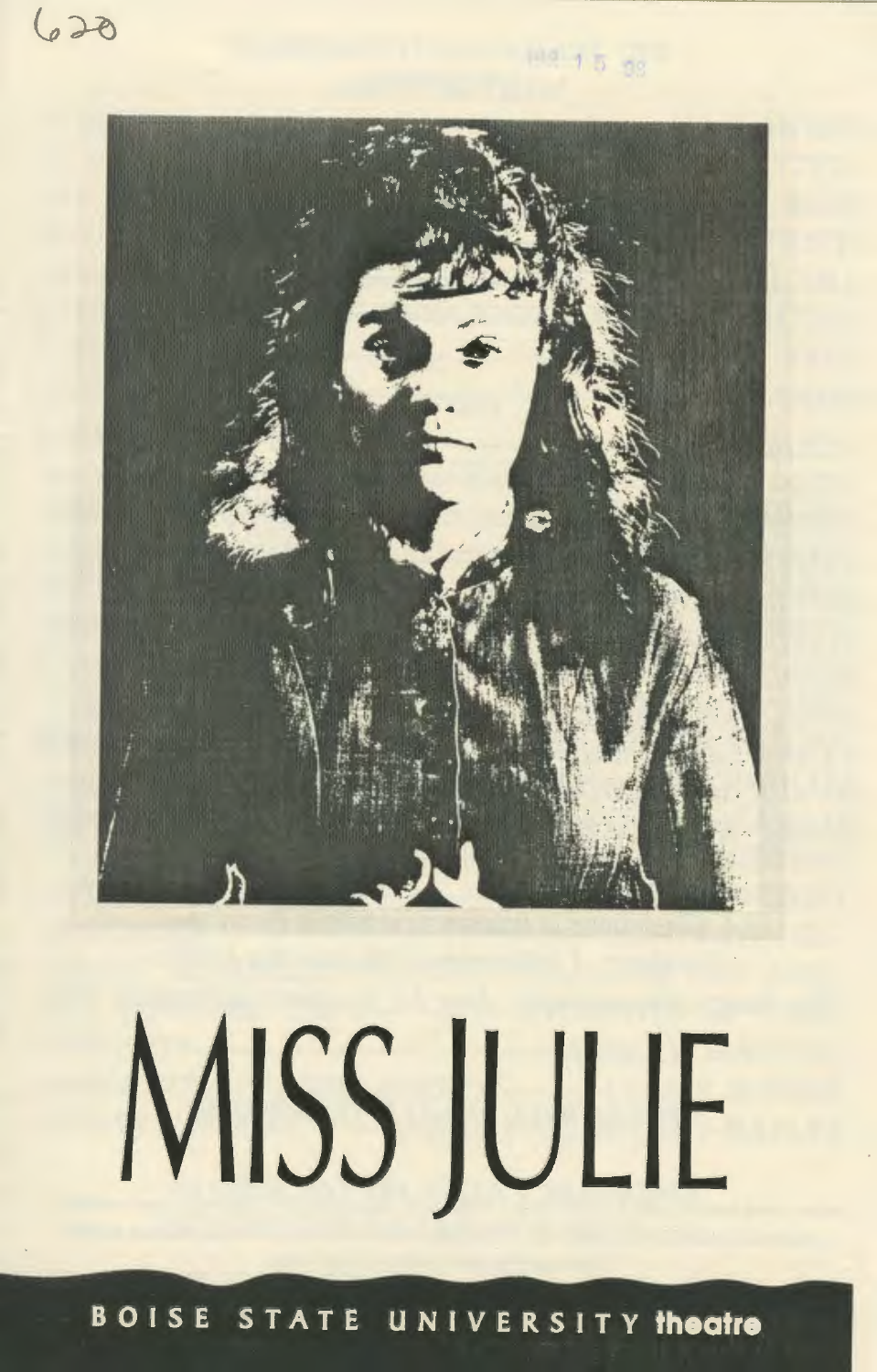#### **BSU THEATRE ARTS DEPARTMENT PRESENTS**

### **MISS JULIE**

**BY AUGUST STRINDBERG** TRANSLATED BY E.M. SPRINCHORN\*\* **FEBRUARY 24-27 & MARCH 3-6, 1993 8:00PM. STAGE II. MORRISON CENTER** 

#### **CAST**

| CLARA, LADY'S MAID------------------CALLEY ANNE SLAGLE      |  |  |
|-------------------------------------------------------------|--|--|
| SOPHIE, MILKMAID------------------------ KATIEANN SKOGSBERG |  |  |
|                                                             |  |  |

The scene is a country estate in Sweden. The time: A Midsummer Night in the 1880's. The hours after midnight, June 24, St. John the Baptist's Day.

THERE WILL BE NO INTERMISSION

**EMERGENCY EXITS ARE LOCATED AT ALL FOUR CORNERS OF THE THEATRE** 

\*\*by special arrangement with SAMUEL FRENCH, INC.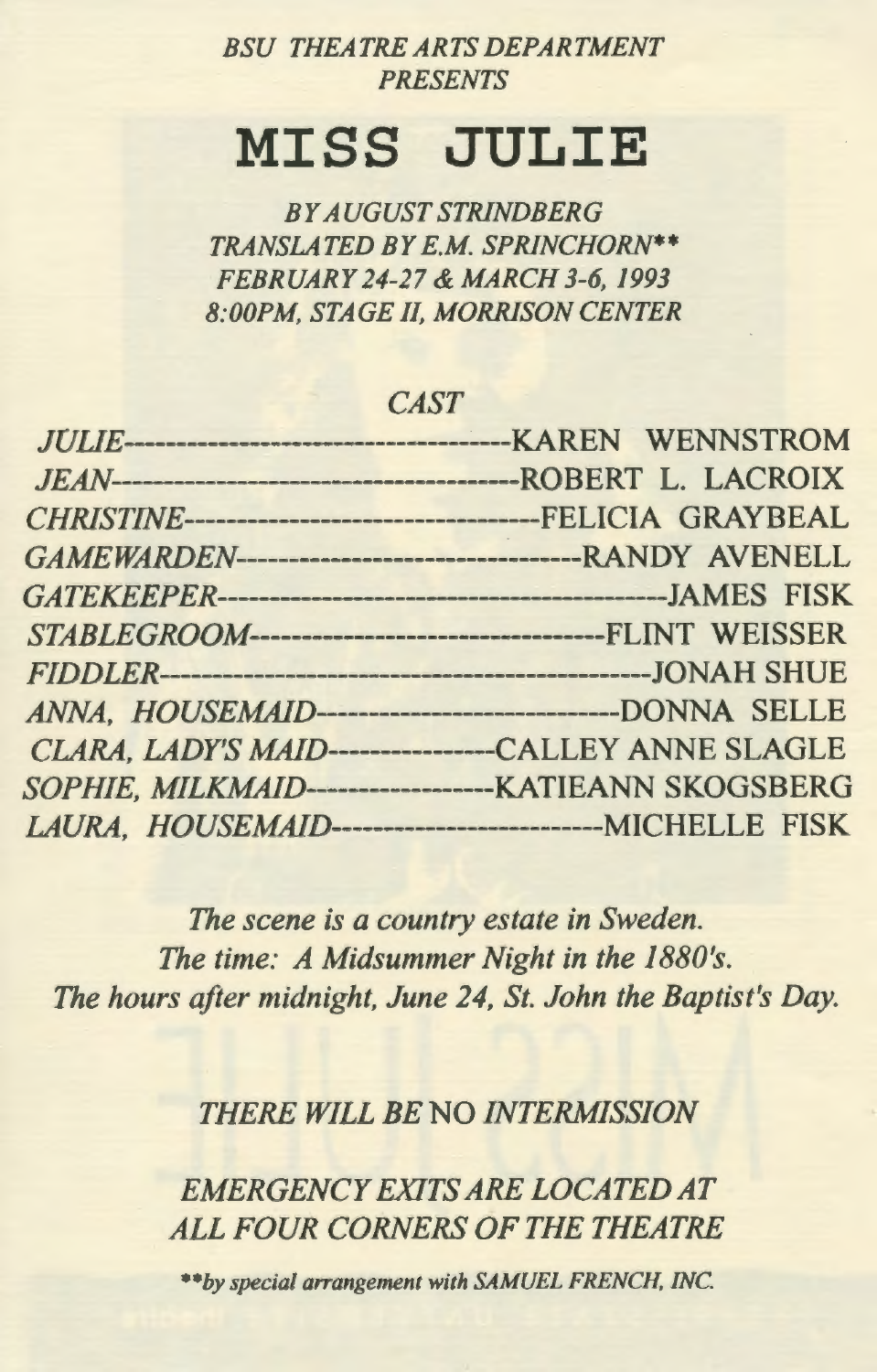#### *ARTISTIC TEAM*

| COSTUME DESIGNER----------------------------------ANN HOSTE |  |
|-------------------------------------------------------------|--|
| LIGHTING DESIGNER-------------------------ROBERT E. RIDDLE  |  |
|                                                             |  |
| VOCAL DIRECTOR------------------------------JOCELYN G. FREY |  |
|                                                             |  |

#### **PRODUCTION TEAM**

| ASSISTANT DIRECTOR------------------LAVELLE GARDNER          |                                                        |
|--------------------------------------------------------------|--------------------------------------------------------|
|                                                              | STAGE MANAGER-------------------------TED CHALLENGER   |
| ASS'T. STAGE MANAGER-------------------------FLINT WEISSER   |                                                        |
|                                                              |                                                        |
|                                                              | SOUND BOARD OPERATOR------------------------JOE JACOBY |
| LIGHT TECHNICIANS---------------------------- DARYN KOLASCH, |                                                        |
|                                                              | TED CHALLENGER, FLINT WEISSER, TONI RAYBORN,           |
|                                                              | <b>CHRIS MARTIN, TIM GRAHAM</b>                        |
|                                                              |                                                        |
|                                                              |                                                        |
| DRESSER, HAIR---------------------------JULIE MARCHESINI     |                                                        |
|                                                              |                                                        |
| STUDIO ENGINEER-------------------------------STEVE NEEL     |                                                        |
| SET. COSTUME CREW---------------STUDENTS OF TA118            |                                                        |
|                                                              |                                                        |
| PUBLICITY AND LOBBY PHOTOS----------CHUCK SCHEER             |                                                        |
| HOUSE MANAGER---------- BARBARAJEAN GOFF-RAPLEE              |                                                        |

"... When I was immoral, I was abused, and when I was moral I was abused even more. People are not born evil but life makes them evil. So life cannot be an education, nor a chastisement, but only an evil."

(Strindberg's diary, Sept. 6, 1901)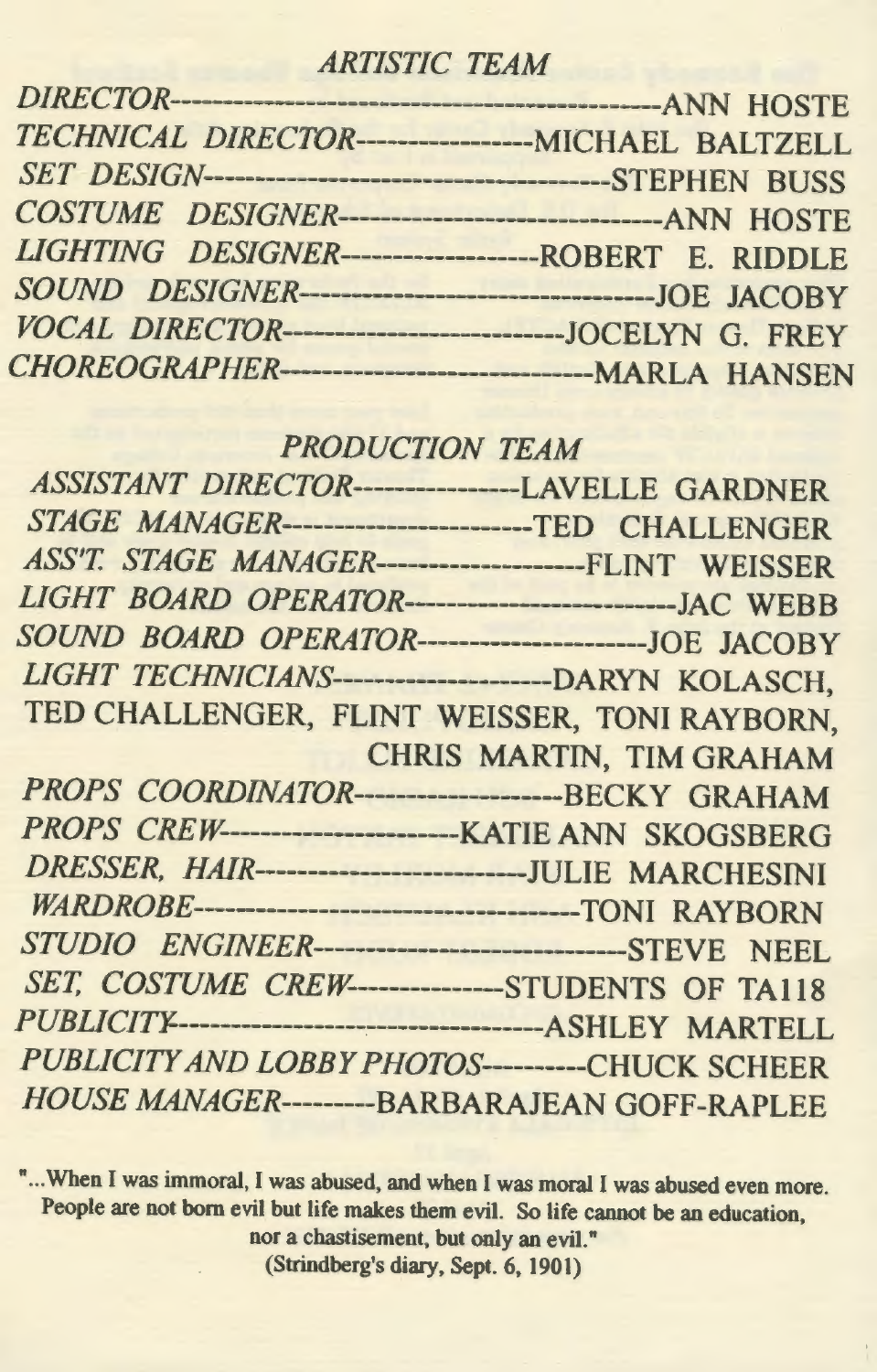#### **The Kennedy Center American College Theater Festival**

Presented and Produced by The John F. Kennedy Center for the Performing Arts Supported in Part by The Kennedy Center Corporate Fund The U.S. Department of Education Ryder System

This production is a Participating entry . in the Kennedy Center American College Theater Festival (KC/ACTF). The aims of this national theater education program are to identify and promote quality in college-level theater production. To this end, each production entered is eligible for adjudication by a regional KC/ACTF representative. The production is also eligible for inclusion at the KC/ACTF regional festival. Eight KC/ACTF regional festivals are produced nationwide each year, and from these festivals up to six productions are selected to be part of the noncompetitive KC/ACTF national festival at the John F. Kennedy Center

for the Performing Arts each spring. KC/ACTF also sponsors regional and national level awards, scholarships, and special grants for actors, playwrights, designers, and critics.

Last year more than 800 productions and 17,000 students participated in the Kennedy\_ Center American College Theater Festival nationwide. By entering this production, our department is sharing in the KC/ACTF goals to help college theater grow and to focus attention on the exemplary work produced in college and university theaters across the nation.

#### *SPECIAL THANKS:*  CRAIG PURDY CATHERINE ELLIOT BSU RADIO MARGARET PAXTON STAR MOXLEY ANN KLAUTSCH ROBERT RUDD

#### *UPCOMING EVENTS:*

BUS STOP April9- 10, 14- 17 IDT'S GALA EVENING OF DANCE April 17 IJA'S "GRAND HOTEL" April 23 For more information call 385-3981.